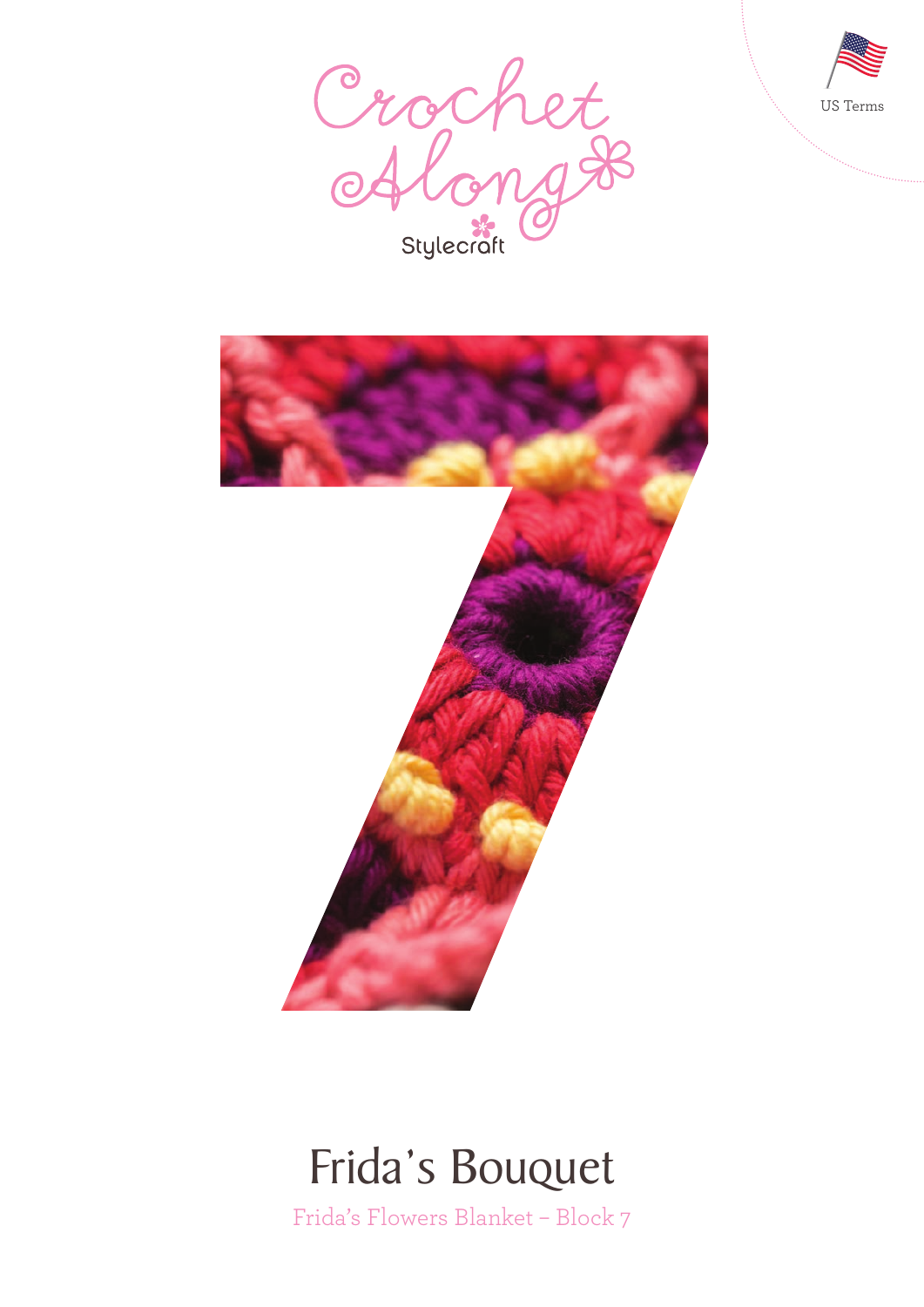Crochet Along &

### Block 7 – Frida's Bouquet

Frida married Diego Rivera in 1929 when she was 22, much to the disappointment of Frida's parents who referred to the couple as 'the elephant and the dove'. The couple divorced 10 years later, only to remarry in 1940. Despite the tempestuous and volatile nature of their relationship it is clear that they were inseparable and Diego was devastated by her death in 1954.

I based the design of this piece on one of Frida's many self-portraits 'Diego on My Mind' which she painted in 1943. In the painting Frida shows herself in a white traditional Tehuana dress with an image of Diego on her forehead. What looks like bougainvillea flowers and white daisies are arranged in her hair. The painting portrays Frida's constant thought stream involving Diego and her profound sentiment and passion for him.

This motif sits at the centre of the blanket and at the centre point of both ends of the blanket. This was the second motif that I designed for the blanket and it took me a while to get it right – getting the complexity of the design of the motif to come out the same size as the other motifs was a bit of a challenge, but I got there in the end!

The edging instructions will be available 12 July.



#### **EQUIPMENT**

Size G/6 (4mm) hook used throughout Sewing needle

#### **MEASUREMENT**

Pre blocked – 7¾in (19.5cm) wide at widest point

#### **ABBREVIATIONS**

**ch(s)** chain(s) **cm** centimeter(s) **dc** double crochet **dc2tog** work 2 double crochet **tch** turning chain sts together (1 st decreased) **dc3tog** work 3 double crochet **tr3tog** work 3 treble sts sts together (2 sts decreased) **hdc** half double crochet **in** inch(es) **RS** right side **sc** single crochet

**sp(s)** space(s) **ss** slip stitch **st(s)** stitch(es) **tr** treble together (2 sts decreased) **WS** wrong side

#### **NOTES:**

#### **Fastening Off and rejoining Yarn**

You will achieve a much neater color change if you complete rounds and fasten off the yarn, rather than joining mid stitch. When fastening off a yarn at the end of a round, the slip stitch that you have made to join can look like a stitch when you are working the following round. Make sure you count correctly and do not count the slip stitch as a stitch when working subsequent rounds.

1

#### **Dealing with yarn ends**

I tend to sew yarn ends in as I go along—doing this makes the finishing process much easier as you will have less to do. Sewing yarn ends in as you go along also means that you are less likely to lose stitches or make errors with your tension.

#### **Joining your pieces**

You will join them together using single crochet and a size G/6 (4mm) hook. To save yarn, you could use slip stitch instead, but will need to use a larger hook (size 7 / 4.5mm). When joining, corner sts on the motifs need to be used more than once.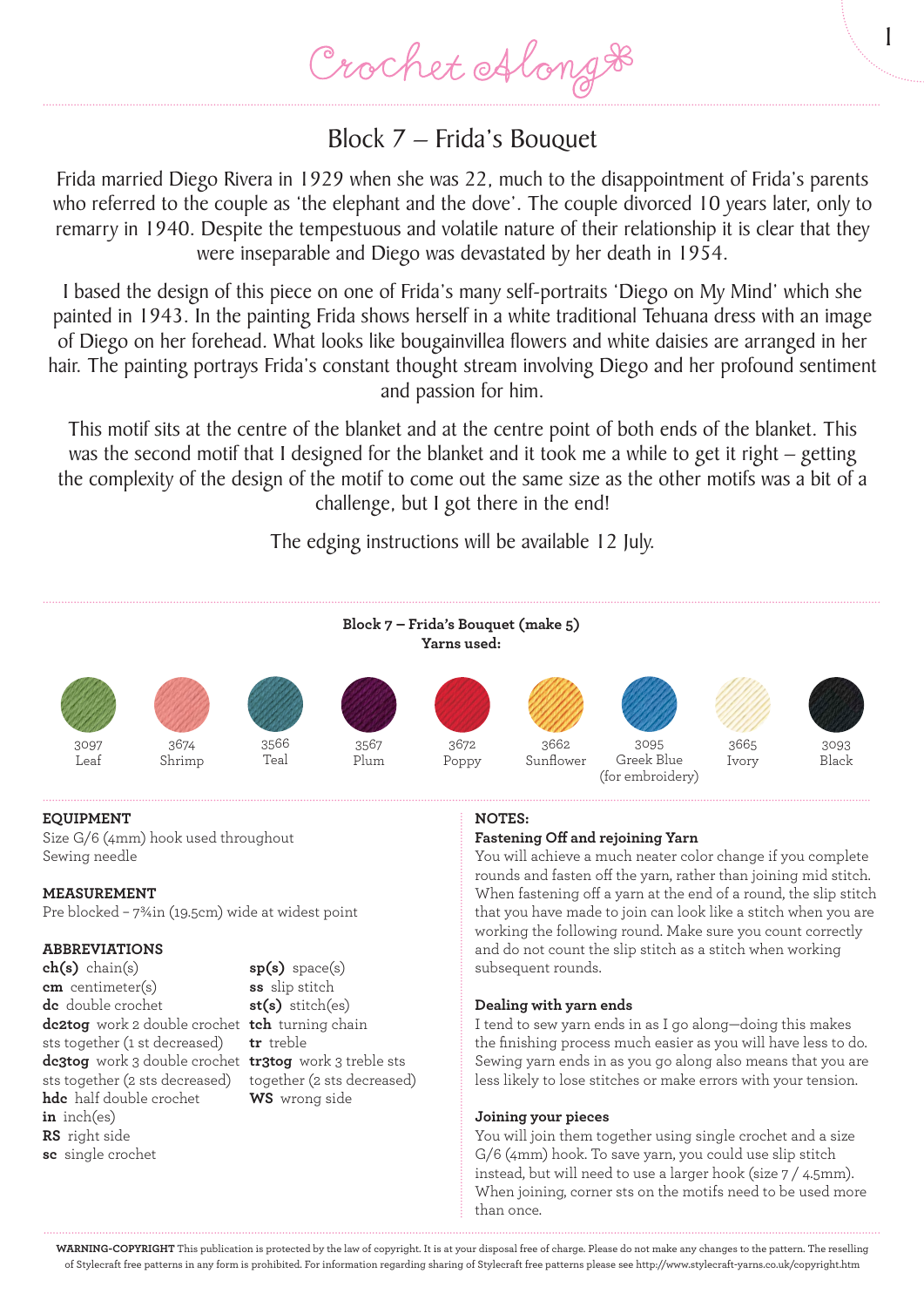Crochet Along #

#### **Block 7 – Frida's Bouquet (make 5)**





**Although every effort has been made to ensure that instructions are correct, Stylecraft cannot accept any liabilities. In the unlikely event that there are errors in the patterns we will work as quickly as possible to issue an addenda.**

**Stylecraft cannot accept responsibility for the result of using any other yarn.**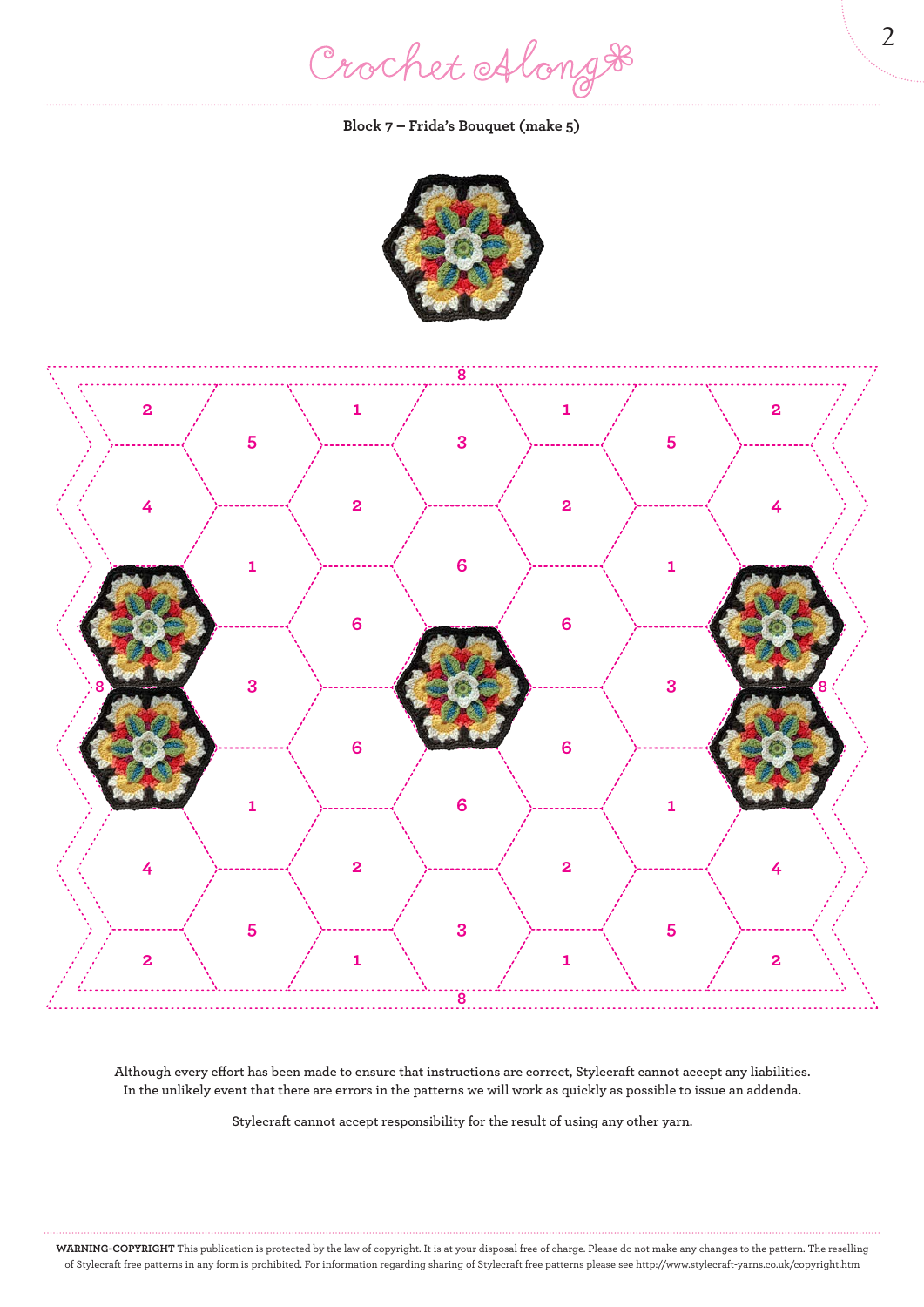# Crochet Along &

#### **METHOD**

Using Leaf & size G/6 **(4mm)** hook ch5, join with a ss to form a ring

**Foundation Round:** Ch1 (does not count as a st), 12sc into ring, ss to join, (12sts)

**Round 1:** Ch1 (does not count as a st), 1sc into next st, \* ch2, skip next st, 1sc into next st; repeat from \* to end, omitting last sc on final pattern repeat, ss to join, fasten off (6sts & 6 ch-2 sps)

**Round 2:** Using Ivory join yarn into any ch sp by working ch1 (does not count as a st), [1sc, 3dc, 1sc] into same ch sp, \* [1sc, 3dc, 1sc] into next ch sp; repeat from \* to end, ss to join, fasten off (6 petals made)



**Round 3:** (RS facing) Using Teal & working from behind the flower you have just made, join yarn into any skipped sc made on Foundation Round by working ch1 (does not count as a st), 1sc into st at base of ch-1, ch3, \* 1sc into next skipped st, ch3; repeat from \* to end, ss to join, (6sts & 6 ch-3 sps)







**Round 4:** Ch1 (does not count as a st), \* 2sc into next ch sp, ch6, working along ch just made work as follows: skip 1ch, 1sc into next ch, 1hdc into next ch, 1dc into each next 2ch, 1hdc into next ch, 1sc into ch sp at base of ch; repeat from \* to end, ss to join, fasten off (6 leaves half complete)



**Round 5:** Using Leaf, join yarn into 2nd sc of any 3sc made into any ch sp on previous round, ch1, 1sc into st at base of ch-1, 1sc into next st, \* working into remaining side of ch, 1hdc into next ch, 1dc into each next 2ch, 1hdc into next ch, 1sc into next ch, 1sc into next ch at tip of leaf, ch5, 1sc into same ch, 1sc into each next 5sts, 1sc into each next 3sc; repeat from \* to end, omitting 2sc on final pattern repeat, ss to join, fasten off (6 leaves complete)





**Round 6:** Using Plum join yarn into central sc of any 3sc group made on previous round by working ch1 + ch2 (counts as 1dc), 2dc into same st, ch5 behind leaf, \*3dc into next central sc of 3sc group, ch5 behind leaf; repeat from \* to end, ss to join, fasten off (18sts & 6 ch-5 sps)

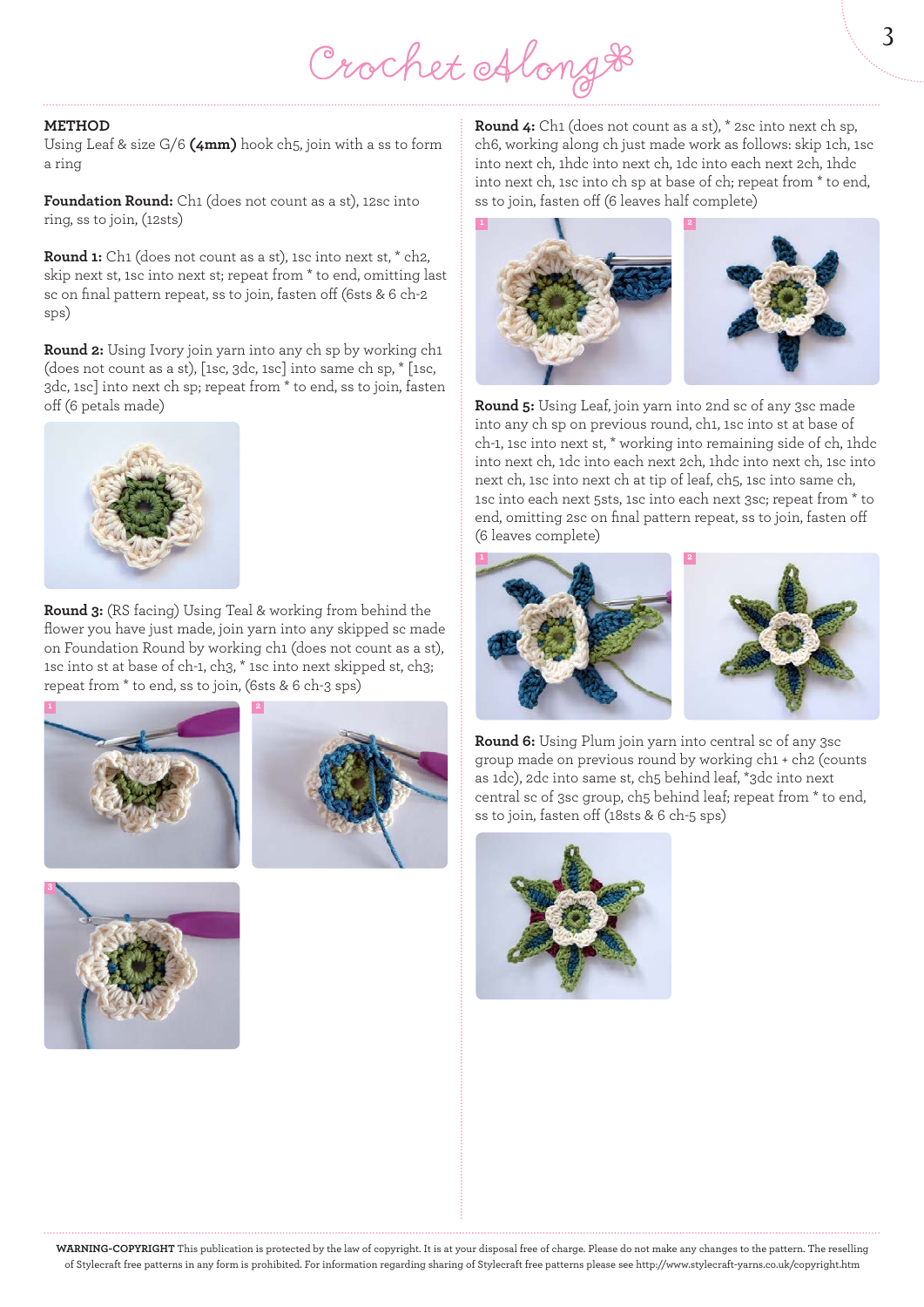Crochet Along &

**Round 7:** Using Poppy join yarn into 3rd ch of any ch-5 made on previous round by working ch1 (does not count as a st), 1sc into ch at base of ch-1, \* ch2, 1dc into next dc, 3dc into next st, 1dc into next st, ch2, skip 2ch, 1sc into next ch; repeat from \* to end, omitting last sc on final pattern repeat, ss to join, fasten off



**Round 8:** Using Shrimp, join yarn into any sc made into ch on previous round by working ch1 (does not count as a st), 1sc into st at base of ch-1, \* ch2, skip 2ch, [1sc into next st, ch1] 4 times, 1sc into next st, ch2, skip 2ch, 1sc into next sc; repeat from \* to end, omitting last 1sc on final pattern repeat, ss to join, fasten off







Measurement: 4¼-4½in (11-11.5cm) measuring across widest point of last round (not measuring to widest point of Round 5)

**Round 9:** Using Sunflower, join yarn into ch sp at tip of any leaf made on Round 5 by working ch1 + ch2 (counts as 1dc), 11dc into same ch sp, ch5, \* 12dc into ch sp at tip of next leaf, ch5; repeat from \* to end, ss to join, fasten off (72dc & 6 ch-5 sps)



**Round 10:** Using Ivory join yarn into top of 2nd dc of any 12dc group made on previous round by working ch1 + ch2, dc2tog into next 1st (counts as dc3tog), \* [ch3, dc3tog over next 3sts] 3 times, ch4, skip 5ch & 1dc made on previous round, dc3tog over next 2sts by working 1 incomplete dc st into next st & 2 into the following st; repeat from \* to end, omitting dc3tog on final pattern repeat, ss to join, fasten off



**Round 11:** Using Black join yarn into central ch sp of 4 petal group made on previous round by working ch1 (does not count as a st), 5sc into same ch sp, \* 4sc into next ch sp, 2sc into next ch sp, working in front of ch-5 made on Round 9 tr3tog into central sc of group made on Round 8 (Shrimp), 2sc into same ch sp, 4sc into next ch sp, 5sc into next ch sp; repeat from \* to end, omitting 5sc on final pattern repeat, ss to join, do not fasten off (108sts)





**Round 12:** Ch1 (does not count as a st), 1sc into next st, \* 3sc into next st, 1sc into each next 17sts; repeat from \* to end, omitting 1sc on final pattern repeat, ss to join, fasten off (120sts)



Sew in yarn ends